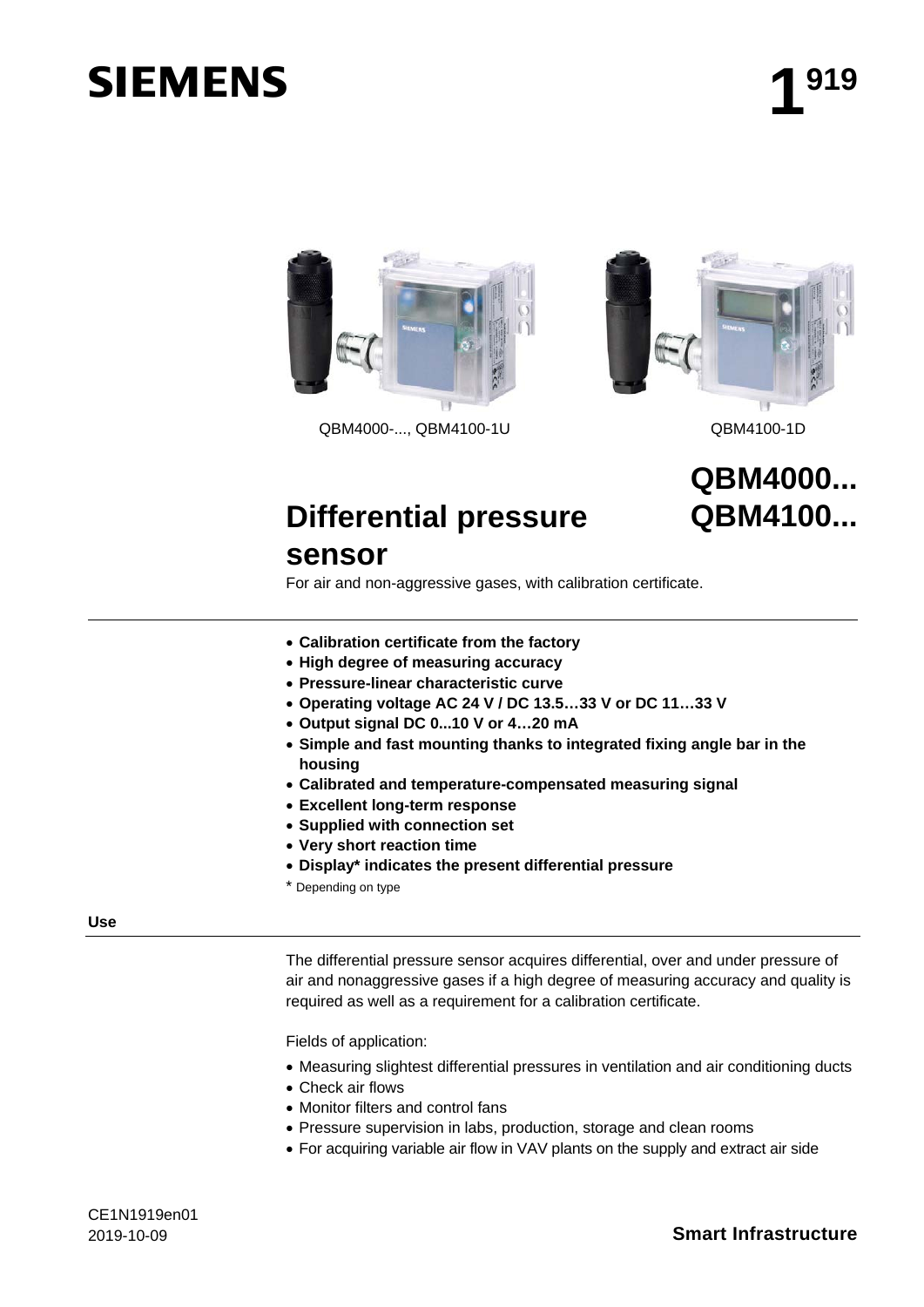#### **Type summary**

| Type (ASN)              | <b>Product number (SSN)</b> | <b>Measuring range</b> | <b>Output signal</b> | <b>LCD</b> |
|-------------------------|-----------------------------|------------------------|----------------------|------------|
| QBM4000-1               | S55720-S247                 | $0100$ Pa              | DC 010 V             | No         |
| QBM4000-3               | S55720-S248                 | 0300 Pa                | DC 010 V             | No         |
| QBM4000-10              | S55720-S249                 | 01000 Pa               | DC $010$ V           | No         |
| QBM4000-25              | S55720-S250                 | 02500 Pa               | DC 010 V             | <b>No</b>  |
| QBM4100-1U              | S55720-S251                 | $-50+50$ Pa            | $420$ mA             | <b>No</b>  |
| QBM4100-1D <sup>1</sup> | S55720-S252                 | $0100$ Pa              | $420$ mA             | Yes        |

**<sup>1</sup>**Type with digital display.

Conversion

100 Pa = 1 hPa = 1 mbar

#### **Ordering and delivery**

When ordering a differential pressure sensor, please specify the quantity, type, and product name.

**Example**

| Type (ASN) Product number (SSN) Product designation |                                                                 |
|-----------------------------------------------------|-----------------------------------------------------------------|
| QBM4000-1 S55720-S247                               | Differential pressure sensor with calibra-<br>tion certificate. |

A round plug connector (Lumberg RKC 30/11) and a 2-meter PVC tube is included with the differential pressure sensor.

Additional accessories may be ordered separately.

#### **Accessories**

Additional sets of air duct probes are available depending on measuring requirements. Various mounting brackets are also available depending on installation location.

| <b>Type</b>    | <b>Name</b>                                                                                                         | Data sheet        |
|----------------|---------------------------------------------------------------------------------------------------------------------|-------------------|
| <b>AQB2000</b> | Mounting bracket, for mounting sensors in isolated<br>air ducts.                                                    | N <sub>1590</sub> |
| AQB21.2        | Top hat rail adapters (5 pieces) for DIN top hat rails,<br>HT 35-7.5                                                | N <sub>1590</sub> |
| FK-PZ1         | Air duct probe, short, stainless steel, with elastic<br>lead-through for simple, quick, and airtight mount-<br>ing. | N <sub>1589</sub> |
| FK-PZ2         | Air duct probe, long, aluminum, with orifice plates<br>for precise measuring requirements.                          | N <sub>1589</sub> |

#### **Mode of operation**

The sensor acquires the differential pressure using a silicon rubber membrane and ceramic bar. The sensor generates as per the deflection, a linear and temperaturecompensated output signal DC 0...10 V or 4...20 mA.

Smart Infrastructure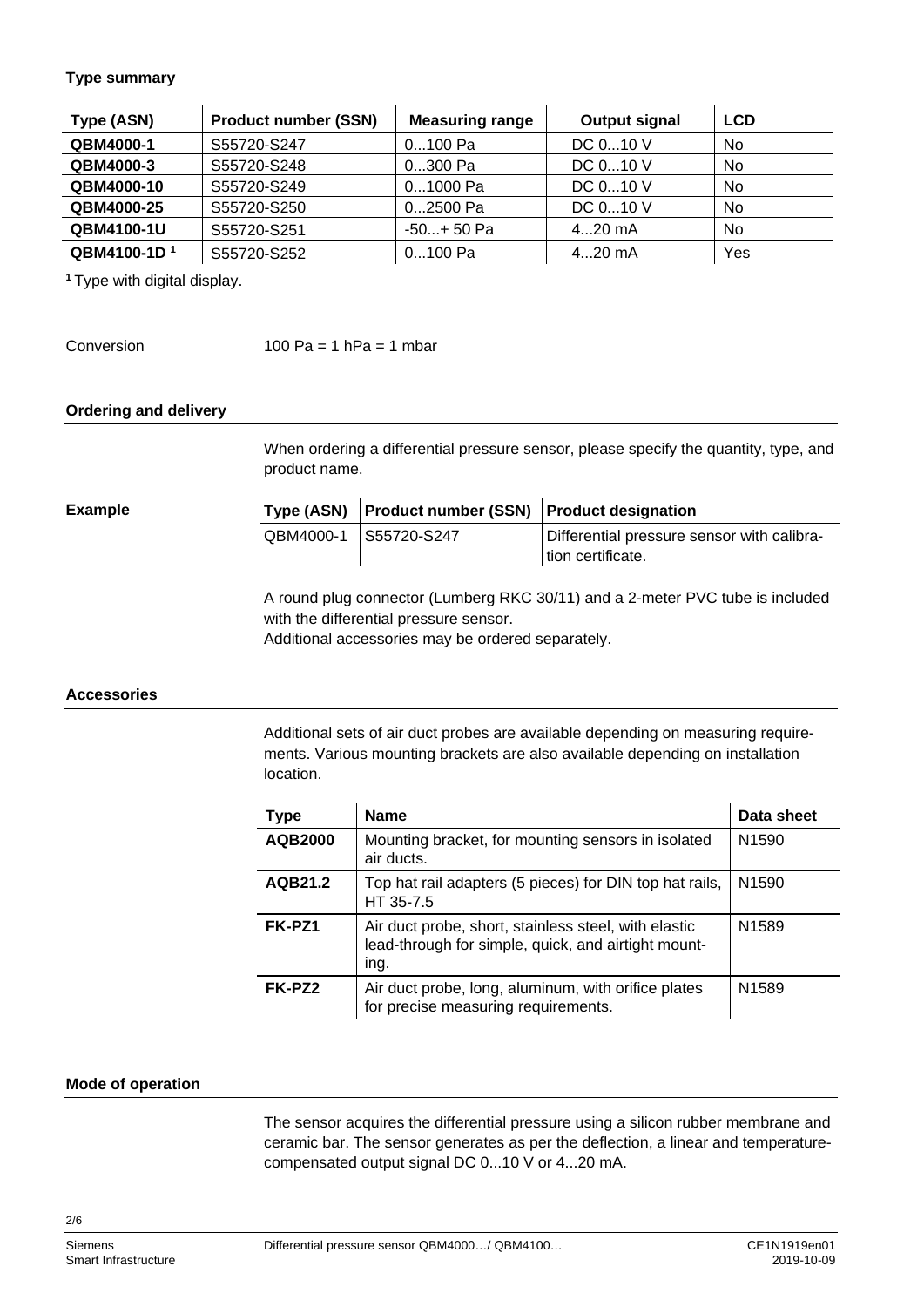The differential pressure sensors consist of:

- Sensor housing with fixing angle bar, 3-pin plug and hinged lid with sealed safety screw
- Pressure chamber with membrane and ceramic lever
- Circuit board
- LCD display for the digital display of the sensor signal in Pa (for **QBM41…D** only)

#### **Display, setting, and connection elements**



*Key*

1 3-pin plug

2 Display window (on **QBM4100-1D** only) for the digital display of the sensor signal

- 3 Connection nipples (see "Mounting notes")
- 4 Sealed safety screw for hinged cover

#### **Mounting and installation notes**

The differential pressure sensor is suited for direct mounting on air ducts, walls, ceilings, or in control panels.

The sensor must be installed vertically.

The supplied 2 meter plastic tubing can be modified to the duct connection on the plant.

To achieve the housing protective class indicated under "Technical data", the differential pressure sensors must be mounted with the pressure nipple facing down. In addition, they should be higher than the air duct probes.

**If the pressure connection nipples point upward or are at a lower level than the air duct probes, condensation can collect inside the sensor, causing damage to the device. Caution** 

**Note** 

The pressure tubing for the sensor nipples are connected as following to the differential pressure sensors:

| On the air duct side                               | On the pressure sensor side             |
|----------------------------------------------------|-----------------------------------------|
| Tubing with higher pressure side<br>(lower vacuum) | Connect to pressure nipple "P1" or "+". |
| Tubing with lower pressure side<br>(higher vacuum) | Connect to pressure nipple "P2" or "-". |

The sensor is supplied with mounting instructions.

Refer to the [Manual sensor installation](http://www.siemens.com/bt/file?soi=A6V10356697) from the BT download center for additional information.

 $\triangle$  Caution

- Power supply by SELV or class 2 power supply with limited output of 15 W or less. (UL requirement)
	- Use only copper wiring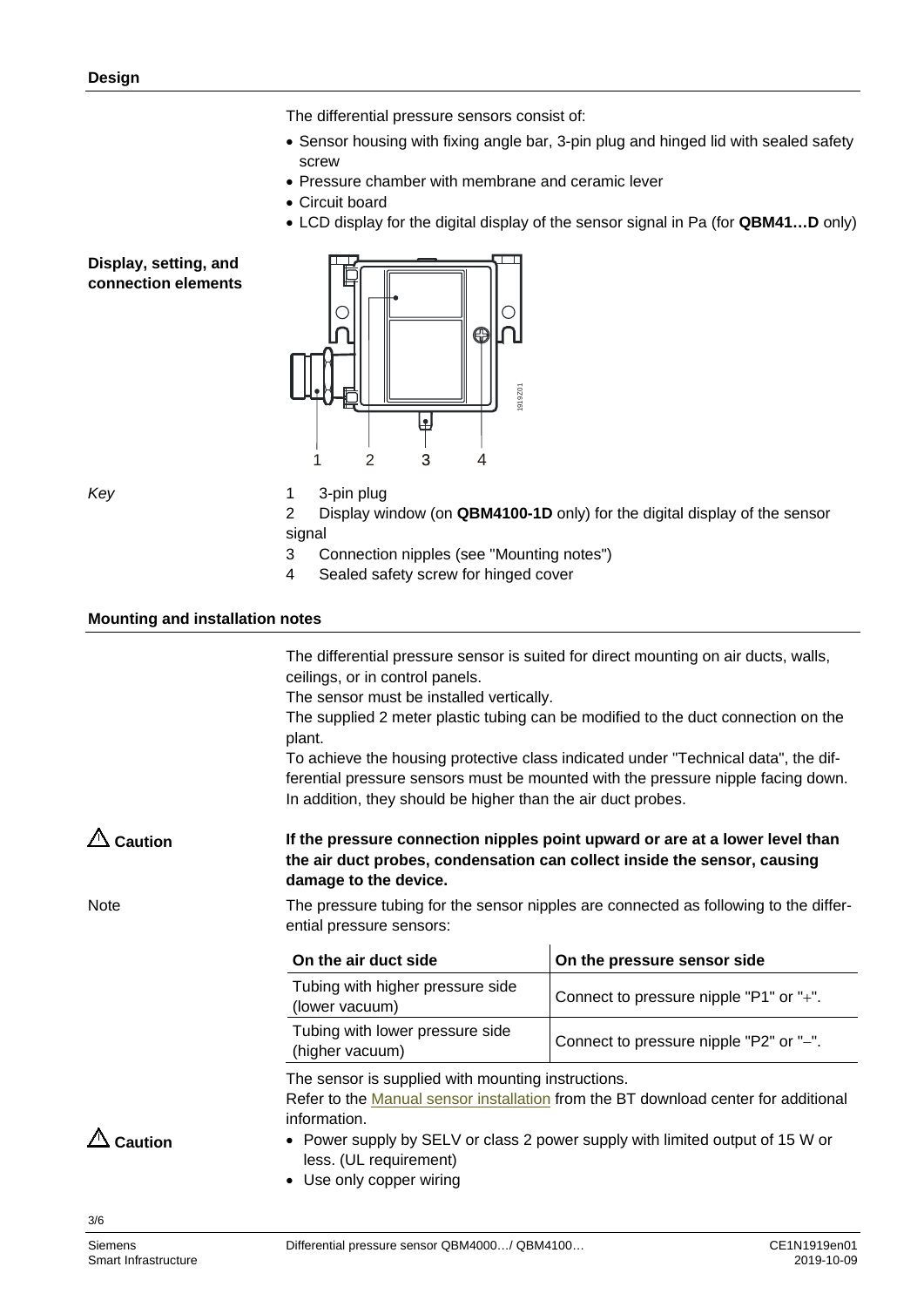| $\triangle$ Caution | The values indicated under "Technical data" apply only to vertically mounted differ-<br>ential pressure sensors (connection nipples pointing down).                                                                                                                                                             |
|---------------------|-----------------------------------------------------------------------------------------------------------------------------------------------------------------------------------------------------------------------------------------------------------------------------------------------------------------|
| Sensor calibration  | The sensor is calibrated at the factor in the vertical position. As a consequence, the<br>sensor must be <b>installed in the vertical position</b> . For horizontal installation (hous-<br>ing cover top or bottom), deviations occur to measured values that negate the<br>measured values on the certificate. |

#### **Disposal**

The device is considered electrical and electronic equipment for disposal in terms of the applicable European Directive and may not be disposed of as domestic garbage.

- Dispose of the device via the channels provided for this purpose.
- Comply with all local and currently applicable laws and regulations.

#### **Technical data**

| Power supply      |                                              | Safety extra low voltage (SELV/PELV)<br>or class 2 (UL)                         |
|-------------------|----------------------------------------------|---------------------------------------------------------------------------------|
| QBM4000-          | Operating voltage                            | AC 24 V ± 15 %, 50/60 Hz or DC 13.533                                           |
| 3-wire connection | Power consumption                            | < 0.5 VA                                                                        |
|                   | Current draw                                 | $< 10 \text{ mA}$                                                               |
|                   | External supply line protection              | Fuse slow max, 10 A                                                             |
|                   |                                              | or                                                                              |
|                   |                                              | Circuit breaker max, 13 A                                                       |
|                   |                                              | Characteristic B, C, D according to EN 60898                                    |
|                   |                                              | or                                                                              |
|                   |                                              | Power source with current limitation of max. 10 A                               |
|                   | Output signal                                | DC 010 V, $R_{Last} > 10 k\Omega$ (not galvanically                             |
|                   |                                              | separated, 3-wire connection, short-circuit proof,                              |
|                   |                                              | protected against reverse polarity)                                             |
| QBM4000-          | Operating voltage                            | DC 833 V                                                                        |
| 2-wire connection | for ohm loads up to 500 $\Omega$ .           | DC 1833 V                                                                       |
|                   | Power consumption                            | < 0.7 VA                                                                        |
|                   | Current draw                                 | 420 mA                                                                          |
|                   | Output signal                                | $420$ mA                                                                        |
|                   |                                              | $R_{load} < \frac{supply \ voltage - 8 \ V}{0.02 \ A}$ [ $\Omega$ ]             |
|                   |                                              | 2-wire technology, short-circuit proof, protected<br>against reverse polarity). |
| Product data      | Measuring range                              | Refer to "Type summary"                                                         |
|                   | Sensing element                              | Piezo-resistive (silicone membrane, ceramic bar)                                |
|                   | Degree of measuring accuracy at required     | $(FS = Full Scale)$                                                             |
|                   | installation position and room temperature   |                                                                                 |
|                   | 25 °C.                                       |                                                                                 |
| QBM4100-1U        | Sum from zero point, linearity, reproducible |                                                                                 |
|                   | and hysteresis.                              | $<\pm 1$ % FS ( $<\pm 1$ Pa)                                                    |
|                   | TC zero point                                | <±0,1 % FS/°C                                                                   |
|                   | <b>TC</b> sensitivity                        | <±0,06 % FS/°C                                                                  |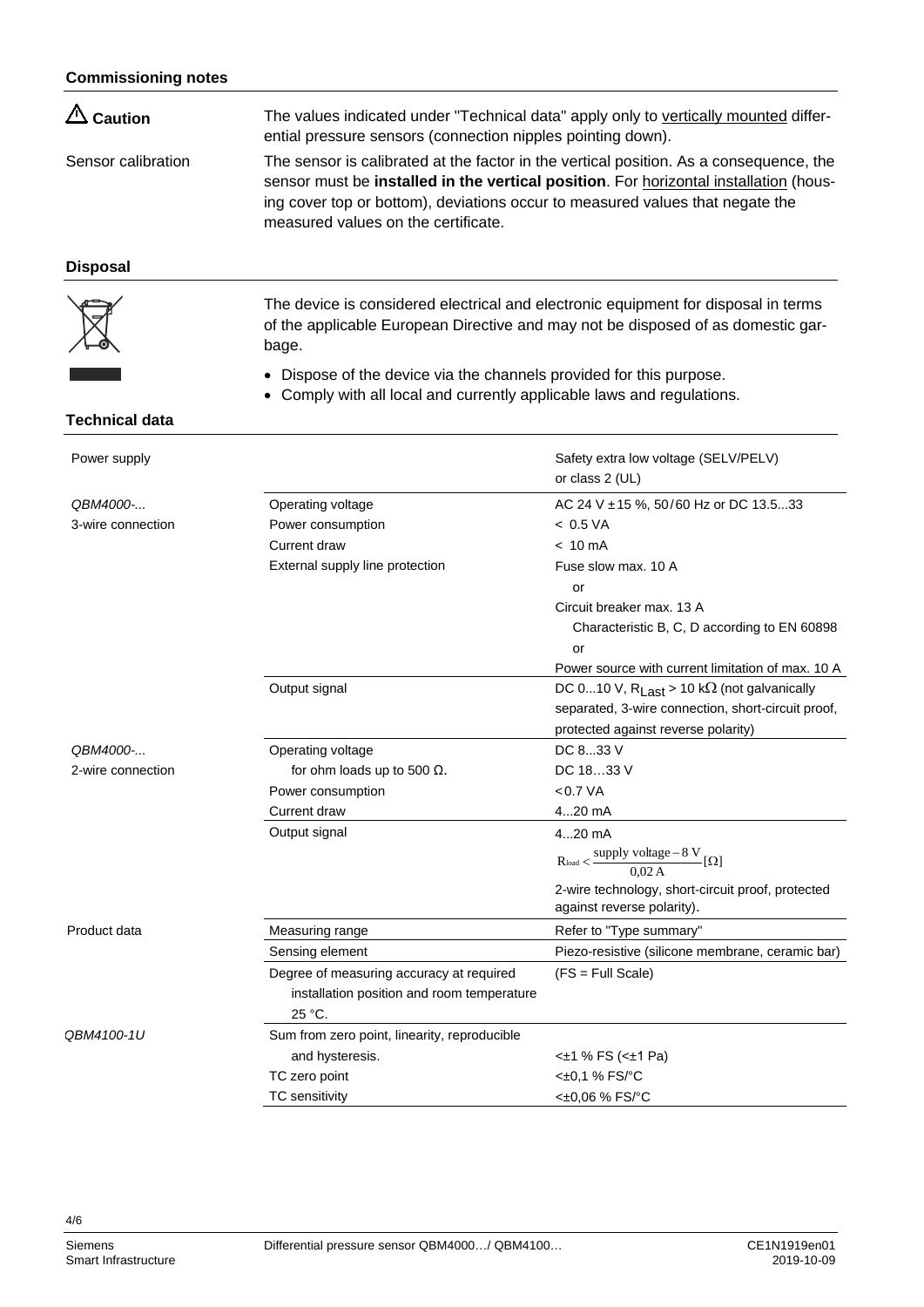| QBM4000-1                                                                               | Zero point                                                                                | <±1.0 % FS                                                |
|-----------------------------------------------------------------------------------------|-------------------------------------------------------------------------------------------|-----------------------------------------------------------|
| QBM4100-1D                                                                              | Sum from linearity, reproducible and hysteresis.                                          | $<\pm 1$ % FS                                             |
|                                                                                         | TC zero point                                                                             | <±0.1 % FS/°C                                             |
|                                                                                         | TC sensitivity                                                                            | <±0.06 % FS/°C                                            |
| QBM4000-3                                                                               | Zero point                                                                                | <±0.7 % FS                                                |
|                                                                                         | Sum from linearity, reproducible and hysteresis.                                          | <±1 % FS                                                  |
|                                                                                         | TC zero point                                                                             | <±0.05 % FS/°C                                            |
|                                                                                         | <b>TC</b> sensitivity                                                                     | <±0.05 % FS/°C                                            |
| QBM4000-10                                                                              | Zero point                                                                                | <±0.7 % FS                                                |
| QBM4000-25                                                                              | Sum from linearity, reproducible and hysteresis.                                          | <±1 % FS                                                  |
|                                                                                         | TC zero point                                                                             | <±0.04 % FS/°C                                            |
|                                                                                         | TC sensitivity                                                                            | <±0.02 % FS/°C                                            |
|                                                                                         | Long-term stability                                                                       | $±1.0\%$ FS as per DIN IEC 60 770                         |
|                                                                                         | Response time                                                                             | $<$ 20 ms                                                 |
|                                                                                         | Load change                                                                               | $<$ 10 Hz                                                 |
|                                                                                         | Tolerable overload on one side                                                            |                                                           |
|                                                                                         | on P1.                                                                                    | 5,000 Pa                                                  |
|                                                                                         |                                                                                           | (10,000 Pa for types QBM4000 -10, -25)                    |
|                                                                                         | At P <sub>2</sub>                                                                         | 400 Pa                                                    |
|                                                                                         | Rupture pressure                                                                          |                                                           |
|                                                                                         | at room temperature                                                                       | $2 \times$ overload                                       |
|                                                                                         | at 70 $\degree$ C                                                                         | $1.5 \times$ overload                                     |
|                                                                                         | Display (QBM4100-1D only)                                                                 | LCD, 2-line, 8 position each, alphanumeric, not           |
|                                                                                         |                                                                                           | background liter                                          |
|                                                                                         | Display of:                                                                               | Differential pressure in Pa.                              |
|                                                                                         | Media                                                                                     | Air and slightly aggressive gases                         |
|                                                                                         | Admissible medium temperature.                                                            | $070$ °C                                                  |
|                                                                                         | Maintenance                                                                               | Maintenance free                                          |
| Degree of protection                                                                    | Protection degree of housing at recommended                                               | IP54 according to EN 60529                                |
|                                                                                         | installation                                                                              |                                                           |
|                                                                                         | <b>Protection class</b>                                                                   | III according to EN 60730-1                               |
| Connections                                                                             | <b>Electrical connections</b>                                                             | 3-pin round plug with screw terminals 1.5 mm <sup>2</sup> |
|                                                                                         |                                                                                           | (Lumberg RKC 30/11)                                       |
|                                                                                         | Pressure connections                                                                      | PVC nipples $\varnothing$ 6.2 mm, under pressure side is  |
|                                                                                         |                                                                                           | designated as 'P2' or $'-'.$                              |
| <b>Environmental conditions</b>                                                         | Permissible ambient temperature                                                           |                                                           |
|                                                                                         | Operation                                                                                 | $070$ °C                                                  |
|                                                                                         | Transport and storage.                                                                    | $-25+70 °C$                                               |
|                                                                                         | Permissible ambient humidity                                                              | <90 % r.h. (without condensation).                        |
|                                                                                         |                                                                                           | EN 61326-1                                                |
| Directives, standards                                                                   | Product standard                                                                          | Electrical equipment for measurement,                     |
|                                                                                         |                                                                                           | control and laboratory use. EMC require-                  |
|                                                                                         |                                                                                           | ments. General requirements                               |
|                                                                                         | EU Conformity (CE)                                                                        | CE1T1910xx_01 <sup>*)</sup>                               |
|                                                                                         | <b>RCM Conformity</b>                                                                     | CE1T1910en_C1 <sup>*)</sup>                               |
|                                                                                         | $\boldsymbol{H}_3$                                                                        | UL 60730-1 / UL 60730-2-6,                                |
|                                                                                         |                                                                                           | http://ul.com/database                                    |
| Environmental compatibility                                                             | The product environmental declaration CE1E1916*) contains data on environmentally compat- |                                                           |
| ible product design and assessments (RoHS compliance, materials composition, packaging, |                                                                                           |                                                           |
|                                                                                         | environmental benefit, disposal).                                                         |                                                           |
| Dimensions (weight)                                                                     | Weight (with packaging)                                                                   | 0.250 kg (with round plug connector).                     |
|                                                                                         | Weight (with packaging), with display                                                     | 0.263 kg (with round plug connector).                     |
|                                                                                         | *) The documents can be downloaded from http://siemens.com/bt/download.                   |                                                           |
|                                                                                         |                                                                                           |                                                           |